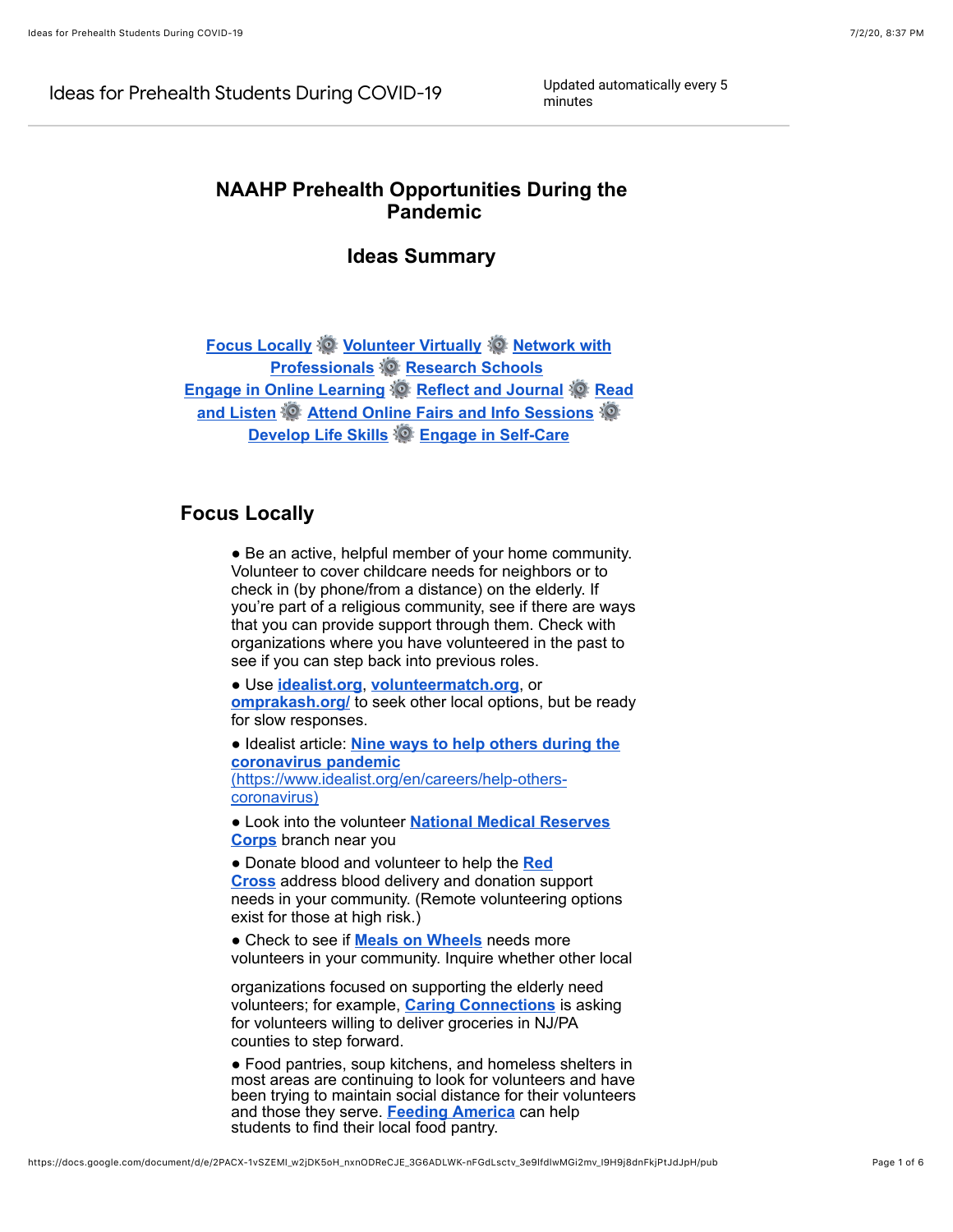● Many chapters of the **[United Way](https://www.google.com/url?q=https://www.unitedway.org/find-your-united-way/&sa=D&ust=1593743612275000&usg=AOvVaw3R3eKb-3IHt8wlVI-yMFNi)** have updated their volunteer opportunities to show all the local non-profits seeking help.

# <span id="page-1-0"></span>**Volunteer Virtually**

● **[Operation Warm](https://www.google.com/url?q=https://www.operationwarm.org/blog/25-volunteer-jobs-to-do-from-home/?utm_source%3Dnewsletter%26utm_medium%3Demail%26utm_campaign%3Dpre_health_sciences_newsletter%26utm_term%3D2020-03-18&sa=D&ust=1593743612275000&usg=AOvVaw0Ho4UEPZeuz7qjBJc4xvit)** has a list of 25 ways to volunteer virtually

● **[Paper-airplanes.org](https://www.google.com/url?q=https://www.paper-airplanes.org/&sa=D&ust=1593743612276000&usg=AOvVaw3CcCcHrZdlJezFL8Lggh2A)** invites volunteers to provide online tutoring to "bridge gaps in language, higher education, and professional skills training for conflictaffected individuals"

● **[Dosomething.org's](https://www.google.com/url?q=https://www.dosomething.org/us/articles/9-places-to-volunteer-online-and-make-a-real-impact&sa=D&ust=1593743612276000&usg=AOvVaw296kwxAoscr2G7y8Qa2tND)** nine places to volunteer online and make a real impact

• If you've received crisis hotline training, check to see if your community's crisis hotline could use additional phone or chat volunteers. Many crisis hotlines are overloaded right now.

- [Crisis Text Line](https://www.google.com/url?q=https://www.crisistextline.org/become-a-volunteer/&sa=D&ust=1593743612277000&usg=AOvVaw2-fFVbdhro0TI0dfRJETIn) (requires 30 hours of training)
- Work with underserved and under-resourced youth
	- [Upchieve:](https://www.google.com/url?q=https://upchieve.org/volunteer&sa=D&ust=1593743612277000&usg=AOvVaw2X2luTyMMNT6FovVF4zdd5) Online tutoring for disadvantaged youth

• Assist in digitizing, transcribing and otherwise contributing to nonprofit organizations

- [Amnesty Decoders](https://www.google.com/url?q=https://decoders.amnesty.org/&sa=D&ust=1593743612277000&usg=AOvVaw3DLo6MUIM1_H0XUDI4YSpc)
- [Digital Smithsonian Museum](https://www.google.com/url?q=https://transcription.si.edu/&sa=D&ust=1593743612278000&usg=AOvVaw0RQKnSnbqv0ut1XMaL37VI)
- [Project Gutenberg free ebooks service](https://www.google.com/url?q=https://www.gutenberg.org/wiki/Category:Volunteering&sa=D&ust=1593743612278000&usg=AOvVaw1OARkmGaKW0bA-sOmXpp9k)
- [Zooniverse](https://www.google.com/url?q=https://www.zooniverse.org/&sa=D&ust=1593743612278000&usg=AOvVaw29VFhEtL-xDGHdFMdTn3aO) crowd-sourced research

#### <span id="page-1-1"></span>**Network with Local Health Professionals**

• Once the current situation has stabilized: Contact alum physicians near your home by searching by location in

your school's alumni directory and on LinkedIn. It will be interesting to talk with them about their experiences as physicians, especially during this time. Of course, they may be far too busy to connect with you for quite a while. Consider seeking out retired physicians who are watching this unfold, or medical students who are currently not allowed on the wards. Shadowing is unlikely to be possible in the near future.

# <span id="page-1-2"></span>**Research Professional Schools**

• Surf through websites for schools in your chosen profession in your home state

- Medical school links are available below:
	- **[AAMC Allopathic \(MD\) Medical](https://www.google.com/url?q=https://members.aamc.org/eweb/DynamicPage.aspx?site%3DAAMC%26webcode%3DAAMCOrgSearchResult%26orgtype%3DMedical%2520School&sa=D&ust=1593743612280000&usg=AOvVaw0pnfFf1_4MGrdBbv_Tl5UQ)**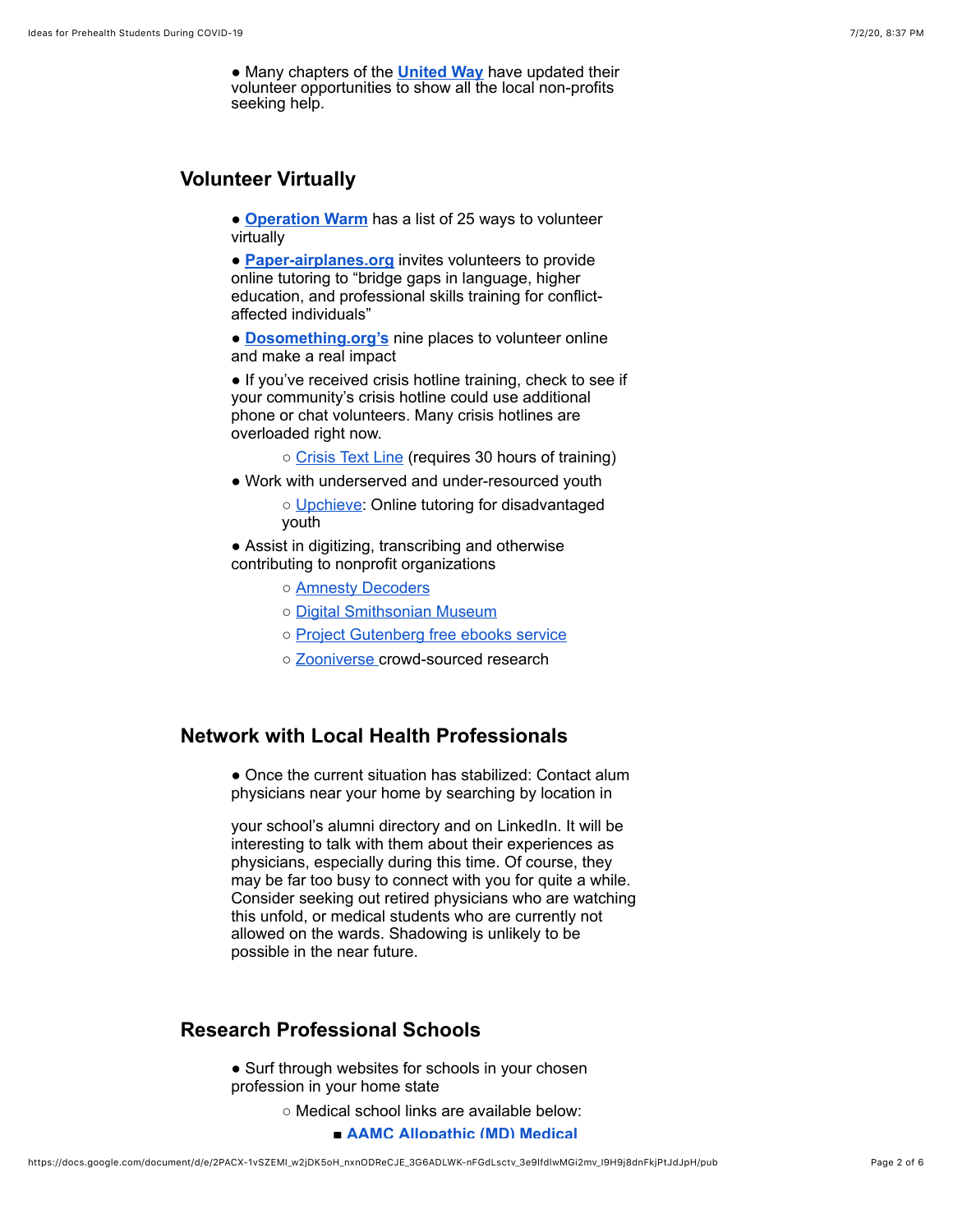■ **AAMC Allopathic (MD) Medical [Schools](https://www.google.com/url?q=https://members.aamc.org/eweb/DynamicPage.aspx?site%3DAAMC%26webcode%3DAAMCOrgSearchResult%26orgtype%3DMedical%2520School&sa=D&ust=1593743612280000&usg=AOvVaw0pnfFf1_4MGrdBbv_Tl5UQ)**

■ **AACOM** Osteopathic (DO) Medical **Schools**

> • Watch this [video t](https://www.google.com/url?q=https://www.youtube.com/watch?v%3DiewW5wjH3nE&sa=D&ust=1593743612281000&usg=AOvVaw03kqR5Dn7S9SQB1o_LecBa)o learn about osteopathic medicine.

○ [For other professions, check](https://www.google.com/url?q=https://www.naahp.org/student-resources/links-of-interest&sa=D&ust=1593743612281000&usg=AOvVaw3WPUIgD8iledBIpvEsYAx6) **NAAHP Links of Interest**

#### <span id="page-2-0"></span>**Engage in free online learning opportunities**

• [Class about pandemics from Harvard](https://www.google.com/url?q=https://online-learning.harvard.edu/course/lessons-ebola-preventing-next-pandemic?delta%3D0&sa=D&ust=1593743612281000&usg=AOvVaw04Ks-XQmTZiHMmBVE0_Acr)

• Class about [community change in public health from](https://www.google.com/url?q=https://www.classcentral.com/course/communitychange-397&sa=D&ust=1593743612282000&usg=AOvVaw2L8Y4y0n54cnzsUroaprwe) Johns Hopkins

• [Essentials of global health](https://www.google.com/url?q=https://www.coursera.org/learn/essentials-global-health&sa=D&ust=1593743612282000&usg=AOvVaw3ej2IvmWnSOw9pnY6dxyy0) from Yale

● [NIH Foundation for Advanced Education in the](https://www.google.com/url?q=https://faes.org/content/covid-19-related-courses&sa=D&ust=1593743612282000&usg=AOvVaw3vrwJ6VtMU_cdhp4iKZ9fo) Sciences COVID-19 related courses

● [Ivy League free courses](https://www.google.com/url?q=https://www.freecodecamp.org/news/ivy-league-free-online-courses-a0d7ae675869/&sa=D&ust=1593743612283000&usg=AOvVaw106I0mcwyoZBA7fwtPxQtP) list via freecodecamp.org

● Class ["An Examination of coronavirus-COVID-19"](https://www.google.com/url?q=https://online.sgu.edu/coronavirus/?mc_cid%3D61b146c66d%26mc_eid%3Db3b15ff0a7&sa=D&ust=1593743612283000&usg=AOvVaw0InV_Ga9fAr6ustm7imvU3) from St George's University

• Medical School Headquarters YouTube: [premed.tv](https://www.google.com/url?q=https://www.youtube.com/user/MedicalSchoolHQ&sa=D&ust=1593743612284000&usg=AOvVaw1Ihw0d1vXASUvS0mI5sAel)

• Georgetown offers free MOOCS including **[Bioethics](https://www.google.com/url?q=https://kennedyinstitute.georgetown.edu/news-events/introduction-to-bioethics-mooc-re-launches-april-15/&sa=D&ust=1593743612284000&usg=AOvVaw3CByqoVWIOGqoF39qO5pGQ)**, [Biomedical Big Data, Globalization, or Genomic](https://www.google.com/url?q=https://www.edx.org/course/genomic-medicine-gets-personal&sa=D&ust=1593743612285000&usg=AOvVaw25j-lR0KdcLE4u0d2WD7Fe) Medicine.

● [Linkedin Learning](https://www.google.com/url?q=https://www.linkedin.com/learning/&sa=D&ust=1593743612285000&usg=AOvVaw1mwsH7x-2qJs7L8pGuDOCt), [Coursera](https://www.google.com/url?q=https://www.coursera.org/browse/health&sa=D&ust=1593743612285000&usg=AOvVaw3gR0776p_nZ3NetHCYvY_p)

#### <span id="page-2-1"></span>**Do some pre-health reflection and journaling**

● Premeds: Use the **[AAMC Anatomy of an Applicant](https://www.google.com/url?q=https://students-residents.aamc.org/applying-medical-school/preparing-med-school/anatomy-applicant/&sa=D&ust=1593743612286000&usg=AOvVaw2HnB5qH7h_XCLCcpfwcsxu) Self Assessment Guide** and **AACOM's Qualities of a [Successful Medical Student](https://www.google.com/url?q=https://choosedo.org/qualities-successful-osteopathic-medical-student/&sa=D&ust=1593743612286000&usg=AOvVaw2I_VCkI0V709oebuElA1Z1)** to consider your preparation for medical school and the medical profession.

• Use past secondary application essay prompts as reflection questions.

• Advice about prehealth journaling from Princeton [Health Professions Advising; Missouri State Unive](https://www.google.com/url?q=https://hpa.princeton.edu/news/question-week-journaling-pre-health-student&sa=D&ust=1593743612286000&usg=AOvVaw1WaXHqjtxHjwicqj1dssAc)[rsity](https://www.google.com/url?q=https://www.missouristate.edu/bms/cmb/PremedJournal.htm&sa=D&ust=1593743612287000&usg=AOvVaw1uIrwhzLsP0TUOfDR2eufD)

## <span id="page-2-2"></span>**Read & Listen & Watch**

• Read books that provide insight about being a doctor, applying to medical school, or learning about other health careers.

○ Book lists:

- [Goodreads.com: Popular Medicine](https://www.google.com/url?q=https://www.goodreads.com/shelf/show/medicine&sa=D&ust=1593743612287000&usg=AOvVaw0sr74lQmfWVgUgNjHk30nD) Books list [https://limbookclub.weebly.com/](https://www.google.com/url?q=https://limbookclub.weebly.com/&sa=D&ust=1593743612287000&usg=AOvVaw2CK6wlD8sslaDYAelbNkLa) .
- Book recommendations from advisors:
	- [The Spirit Catches You and You Fall](https://www.google.com/url?q=https://www.goodreads.com/book/show/12609.The_Spirit_Catches_You_and_You_Fall_Down&sa=D&ust=1593743612288000&usg=AOvVaw0gflyNvRJ18ZZsfEOjHUOi)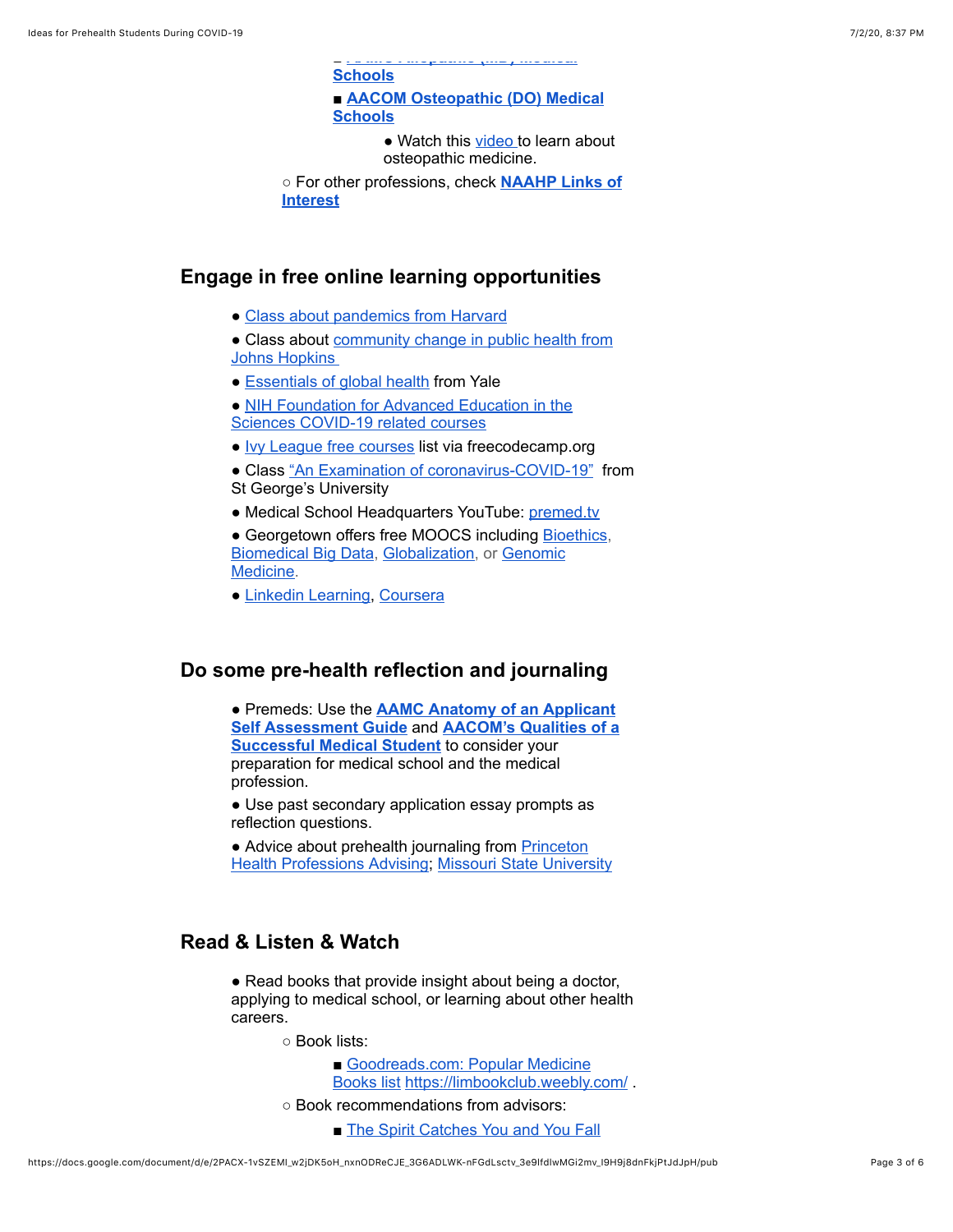[Down](https://www.google.com/url?q=https://www.goodreads.com/book/show/12609.The_Spirit_Catches_You_and_You_Fall_Down&sa=D&ust=1593743612288000&usg=AOvVaw0gflyNvRJ18ZZsfEOjHUOi)

■ [The Immortal Life of Henrietta Lacks](https://www.google.com/url?q=https://www.goodreads.com/book/show/6493208-the-immortal-life-of-henrietta-lacks&sa=D&ust=1593743612288000&usg=AOvVaw3Ffk_QeixJJeNrtL0fVYTx)

■ The Spirit Catches You and You Fall

- [Being Mortal](https://www.google.com/url?q=https://www.goodreads.com/book/show/20696006-being-mortal&sa=D&ust=1593743612288000&usg=AOvVaw3UYS-mwY_B7urm92vGZZRs)
- [When Breath Becomes Air](https://www.google.com/url?q=https://www.goodreads.com/book/show/25899336-when-breath-becomes-air&sa=D&ust=1593743612289000&usg=AOvVaw2AgHfj1R8nACmkj5HSsEFY)
- [The Emperor of All Maladies](https://www.google.com/url?q=https://www.goodreads.com/book/show/7170627-the-emperor-of-all-maladies?ac%3D1%26from_search%3Dtrue%26qid%3DaPnHcPqOug%26rank%3D1&sa=D&ust=1593743612289000&usg=AOvVaw0fjHZeimCP_5plGnxlUyXn)
- [My](https://www.google.com/url?q=https://www.goodreads.com/book/show/161121.My_Own_Country?from_search%3Dtrue%26qid%3DTE3Awqu88e%26rank%3D2&sa=D&ust=1593743612289000&usg=AOvVaw2oFOKJQBaNVhK5G28xbdYJ) [Own Country](https://www.google.com/url?q=https://www.goodreads.com/book/show/161121.My_Own_Country?from_search%3Dtrue%26qid%3DTE3Awqu88e%26rank%3D2&sa=D&ust=1593743612290000&usg=AOvVaw2RRczOS-2cWBBZ7kIpJlVq)
- Teeth: Beauty, Inequality, and the [Struggle for Oral Health in America](https://www.google.com/url?q=https://www.goodreads.com/book/show/31212864-teeth?from_search%3Dtrue%26qid%3DGqSkBcn5RA%26rank%3D2&sa=D&ust=1593743612290000&usg=AOvVaw1pO9pQkvCzFAky-OaCTfTd)
- Fresh Fruit, Broken Bodies: Migrant [Farmworkers in the United States \(Seth](https://www.google.com/url?q=https://www.amazon.com/Fresh-Fruit-Broken-Bodies-Farmworkers/dp/1515951030&sa=D&ust=1593743612291000&usg=AOvVaw0Xm7E21Lm1dioRn2-eAUY5) Holmes, MD/PhD)
- Read **Blog posts** from current medical students

○ [AACOM's Choose DO Blog](https://www.google.com/url?q=https://choosedo.org/blog/&sa=D&ust=1593743612291000&usg=AOvVaw1LWZY16N43qsAxrs4Hfseb)

- [AAMC Aspiring Docs Diaries](https://www.google.com/url?q=https://aspiringdocsdiaries.org/&sa=D&ust=1593743612291000&usg=AOvVaw2hEQBUAmreTXLTU9nD5495)
- **Podcasts** are a great way to learn and engage.

○ [All Access Medical School Admissions](https://www.google.com/url?q=https://case.edu/medicine/admissions-programs/md-programs/podcast-all-access-med-school-admissions&sa=D&ust=1593743612292000&usg=AOvVaw1zikMCXcEh29646az6EyKW) podcast with Christian Essman, director of admissions at Case Western Reserve University School of Medicine

○ [Top 10 podcasts for pre-meds from Diverse](https://www.google.com/url?q=https://www.diversemedicine.com/top-10-podcasts-for-premeds/&sa=D&ust=1593743612292000&usg=AOvVaw2H2trrWVgRQMXVplv_Z9V1) **Medicine** 

○ Premed Mondays with Dr. Dale: [https://www.stitcher.com/podcast/anchor](https://www.google.com/url?q=https://www.stitcher.com/podcast/anchor-podcasts/premed-mondays-2&sa=D&ust=1593743612292000&usg=AOvVaw2iQt_hXdmy2-GncBrjc7rx)podcasts/premed-mondays-2

○ The Short Coat Podcast: [http://theshortcoat.com/tag/dave-etler/](https://www.google.com/url?q=http://theshortcoat.com/tag/dave-etler/&sa=D&ust=1593743612293000&usg=AOvVaw20wnd9lw8zedtddHTBI_WR)

○ Talking Admissions & Med Student Life hosted by Dr. Benjamin Chan: [https://podcasts.apple.com/us/podcast/talking](https://www.google.com/url?q=https://podcasts.apple.com/us/podcast/talking-admissions-and-med-student-life/id722416493&sa=D&ust=1593743612293000&usg=AOvVaw1k-jVJw2ri9A3nkqDVoElq)admissions-and-med-student-life/id722416493

● **Watch documentaries**

○ [Making Rounds](https://www.google.com/url?q=https://www.youtube.com/watch?v%3D8LZJz7GtJA0%26t%3D1471s&sa=D&ust=1593743612293000&usg=AOvVaw1hhlQUwF4AV9RherKvYzqP) features cardiologists at Mt. Sinai

○ [Vaccines:Calling the Shots](https://www.google.com/url?q=https://www.pbs.org/video/nova-vaccinescalling-shots/&sa=D&ust=1593743612294000&usg=AOvVaw3m41g93apARqZGWcOXtRVo)

#### <span id="page-3-0"></span>**Learn more about racism and structural inequality in health care**

● [Prioritizing Equity video series from the American](https://www.google.com/url?q=https://www.youtube.com/playlist?list%3DPL7ZHBCvG4qsfzvhjAnmLnEN2l5BzVH0OK&sa=D&ust=1593743612294000&usg=AOvVaw0S2yBVc5BkJHapK53dgWub) Medical Association • [Epidemics and the African American Community](https://www.google.com/url?q=https://www.youtube.com/playlist?list%3DPLNeU7hyirZMlCLvNBkBbHisnUWA9LAWpa&sa=D&ust=1593743612295000&usg=AOvVaw3fJYYfkASaA-rb9Es4hHLq) video [series from the Hutchins Center Project on Race and](https://www.google.com/url?q=https://rgsm.fas.harvard.edu/&sa=D&ust=1593743612295000&usg=AOvVaw1mIKwQbphbsEJorAlHxN6W) Gender in Science and Medicine • [W](https://www.google.com/url?q=https://www.theatlantic.com/ideas/archive/2020/04/coronavirus-exposing-our-racial-divides/609526/&sa=D&ust=1593743612296000&usg=AOvVaw2duky4LoDU_-1alEDQaA0n)[hat the Racial Data Show:](https://www.google.com/url?q=https://www.theatlantic.com/ideas/archive/2020/04/coronavirus-exposing-our-racial-divides/609526/&sa=D&ust=1593743612295000&usg=AOvVaw0zoSUsUCIUysFo49TYVykM) [The pandemic seems to](https://www.google.com/url?q=https://www.theatlantic.com/ideas/archive/2020/04/coronavirus-exposing-our-racial-divides/609526/&sa=D&ust=1593743612296000&usg=AOvVaw2duky4LoDU_-1alEDQaA0n) be hitting people of color the hardest. *The Atlantic*, April 2020 • [Duke University School of Medicine Antiracism](https://www.google.com/url?q=https://medschool.duke.edu/about-us/diversity-and-inclusion/office-diversity-inclusion/anti-racism-resources&sa=D&ust=1593743612296000&usg=AOvVaw3uPVQNZ3VLqCg994DdxK-V) **Resources** • [Harvard University Countway Library Antiracism and](https://www.google.com/url?q=https://countway.harvard.edu/news/black-lives-matter-antiracism-health-suggested-resources&sa=D&ust=1593743612296000&usg=AOvVaw3XrsPlcmI-0EDxhgeWmTyi) Health Reading List • [Peggy McIntosh TEDTalk: How to recognize your white](https://www.google.com/url?q=https://www.ted.com/talks/peggy_mcintosh_how_to_recognize_your_white_privilege_and_use_it_to_fight_inequality/transcript?language%3Den&sa=D&ust=1593743612297000&usg=AOvVaw2ElIOpDEE0q1eywbSkFI5G)

privilege — and use it to fight inequality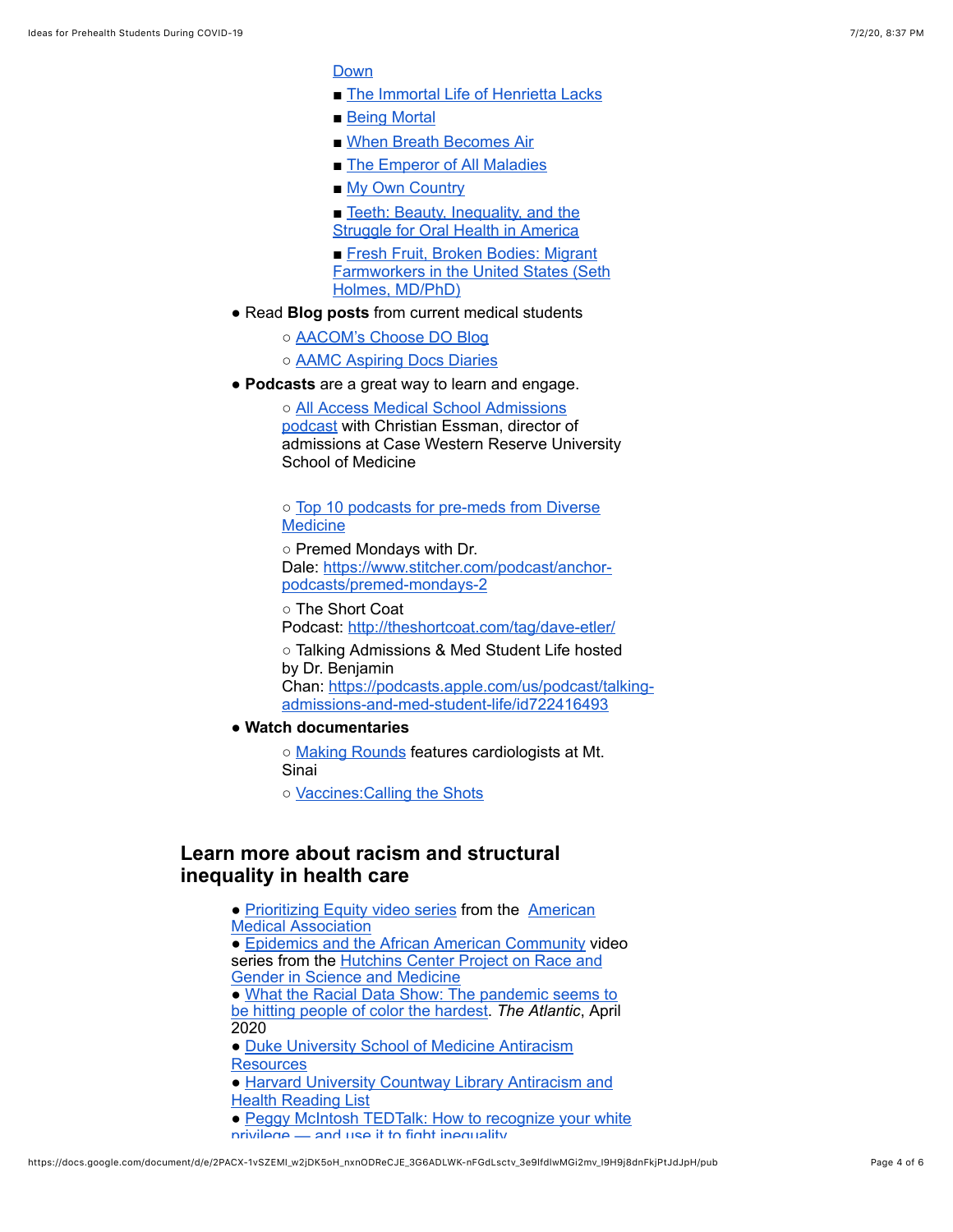[privilege — and use it to fight inequality](https://www.google.com/url?q=https://www.ted.com/talks/peggy_mcintosh_how_to_recognize_your_white_privilege_and_use_it_to_fight_inequality/transcript?language%3Den&sa=D&ust=1593743612297000&usg=AOvVaw2ElIOpDEE0q1eywbSkFI5G) ● [Justice in June: a starting place for individuals trying to](https://www.google.com/url?q=https://docs.google.com/document/d/1H-Vxs6jEUByXylMS2BjGH1kQ7mEuZnHpPSs1Bpaqmw0/preview?pru%3DAAABcqPaNWo*Mg4LEZBP-Klp_T3LUN6uJA%23&sa=D&ust=1593743612297000&usg=AOvVaw1YtJcmVO4cp0BKVSW8YtM-) become better allies ● [Vox's video "The US Medical System Is Still Haunted by](https://www.google.com/url?q=https://www.youtube.com/watch?v%3DIfYRzxeMdGs&sa=D&ust=1593743612297000&usg=AOvVaw1-rC-u-MJIUnc7etCoIGO9) Slavery"

## **Participate in Virtual Seminars, Fairs, and Info Sessions**

● The website of the National Association of Advisors for [the Health Professions maintains a comprehensive list of](https://www.google.com/url?q=https://www.naahp.org/naahpwwwsite/events/calendar?CommunityKey%3D8cf5a043-ec2a-467f-858f-27911619f2ac&sa=D&ust=1593743612298000&usg=AOvVaw3qSZ0A_j6bCltgiAd7ivl6) pre-health events around the country, including many virtual events. Programs are welcomed to post their events free of charge.

## <span id="page-4-0"></span>**Work on Life/"Adulting" Skills**

• Do you know how to cook? Offer to cook and deliver a meal to neighbors trying to manage childcare and work obligations at home.

• Develop an at-home exercise routine (this is also good self-care!)

• Take up or revisit a craft or hobby -- origami, bike repair, gardening, the instrument or art supplies you put down at the end of high school…

• If you've never tracked your budget and expenses before, analyze your spending from the last year and develop a budget moving forward (see [Nerdwallet tips\)](https://www.google.com/url?q=https://www.nerdwallet.com/blog/finance/budgeting-for-college-students/&sa=D&ust=1593743612299000&usg=AOvVaw1VsRH7uENUp6JhT36Mstct)

#### <span id="page-4-1"></span>**Engage in Self-Care**

• [CDC Advice on Managing Anxiety and Stress during](https://www.google.com/url?q=https://www.cdc.gov/coronavirus/2019-ncov/prepare/managing-stress-anxiety.html&sa=D&ust=1593743612299000&usg=AOvVaw3yey5c2MueoaZ_15oKs4Qz) the COVID-19 Pandemic

● World Health Organization Mental Health [Considerations During COVID-19 Outbreak](https://www.google.com/url?q=https://www.who.int/docs/default-source/coronaviruse/mental-health-considerations.pdf?sfvrsn%3D6d3578af_2&sa=D&ust=1593743612300000&usg=AOvVaw3zUi_0t2pFE6Iu1A55NFVB)

• [Advice from thewirecutter.com](https://www.google.com/url?q=https://thewirecutter.com/blog/coronavirus-self-care/&sa=D&ust=1593743612300000&usg=AOvVaw34Bw3Ip4lx3KcIUPyVqD9d)

• Daily meditation and advice from experts via the folks at Ten Percent Happier: [https://www.tenpercent.com/coronavirussanityguide](https://www.google.com/url?q=https://www.tenpercent.com/coronavirussanityguide&sa=D&ust=1593743612300000&usg=AOvVaw0WgYto4cLmYaImd551JFiB)

# **News Stories Highlighting Prehealth/Professional School Student Efforts**

- Rutgers Medical School Students Mobilize to Support [Health Care Workers, Tap Into Somerville, April 15, 2020](https://www.google.com/url?q=https://www.tapinto.net/towns/somerville/sections/giving-back/articles/rutgers-medical-school-students-mobilize-to-support-health-care-workers&sa=D&ust=1593743612301000&usg=AOvVaw3N0GRrG15aR9i2YMJIYnkF)
- [Local Medical Students Team up to Provide Child Care](https://www.google.com/url?q=https://wamu.org/story/20/04/15/local-medical-students-team-up-to-provide-child-care-for-health-workers/&sa=D&ust=1593743612301000&usg=AOvVaw0HwBVZ9oFAltJiPPINlwqg) for Health Workers, WAMU, APril 15, 2020